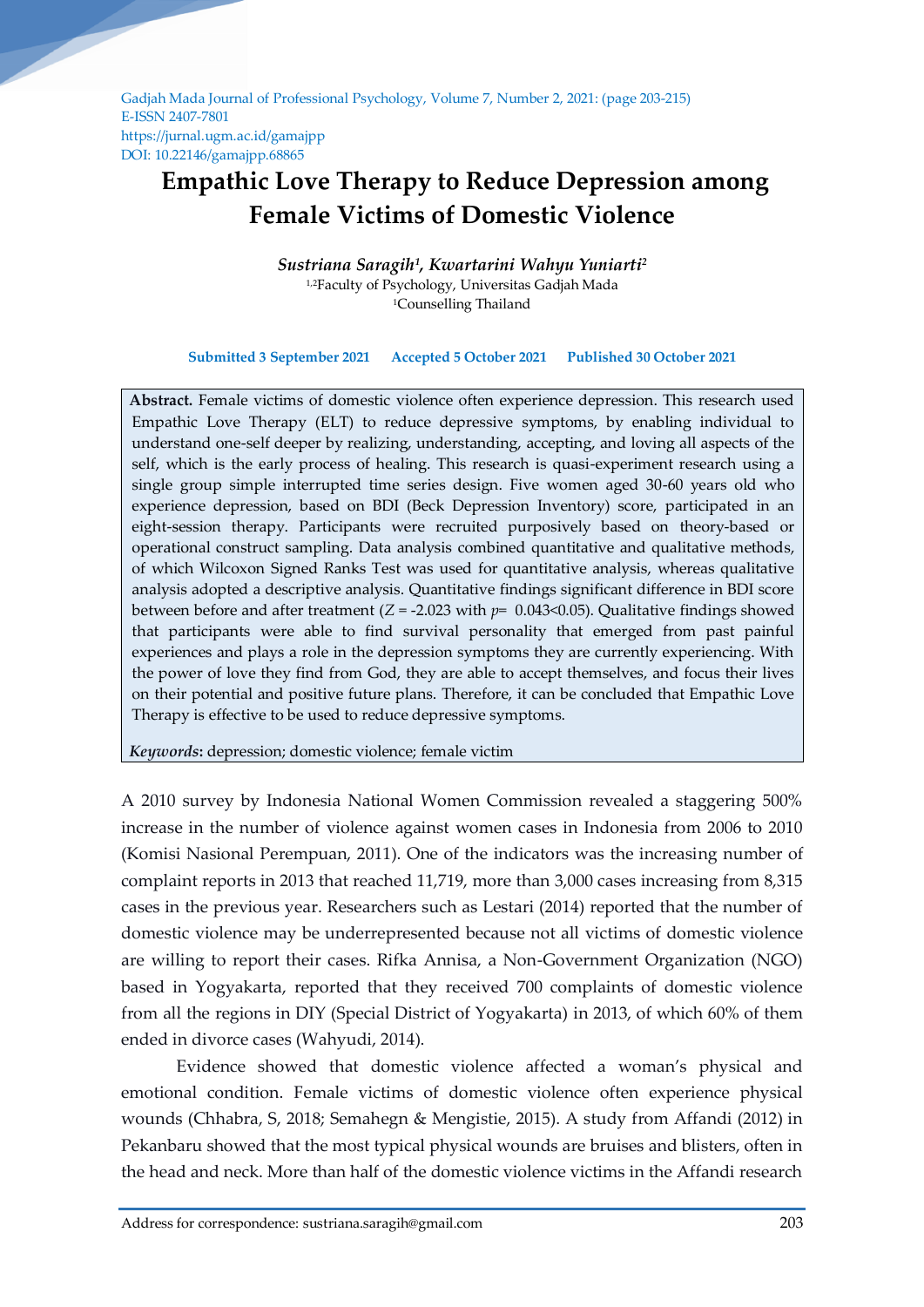were reported to experience more than one kind of wound on their bodies. Similarly, Nelson (2006) found that victims of domestic violence usually experience hitting, getting thrown with objects, physical dragging, verbal abuse, and many more. In addition, victims of domestic violence also often experience worsening mental health conditions and are diagnosed with various disorders, such as depression and anxiety (Aldridge, 2013; Chhabra, 2018; Sarabu, 2016; Mapayi et al., 013).

Female victims of domestic violence live in a non-empathic environment (physical, verbal, emotional, or sexual abuse) and this experience led to primal wounding. Firman and Gila (2010) explained that individuals under this condition tend to develop a personality that does not represent his/her authentic expression (authentic personality) but to help them survive from the wound as part of a defense mechanism. The Individual will start to think and act to avoid *non-being* and experiences that relate to non-being*.* The emergence of this survival personality might affect the individual to lose his/herself and live without having empathic love*.*

This research aimed to measure the effectiveness of *Emphatic Love Therapy (*ELT) in reducing depressive symptoms in women of domestic violence victims. The hypothesis of this research was Empathic Love Therapy (ELT) could effectively be used to reduce depressive symptoms in female victims of domestic violence. It is expected that this study will provide an alternative treatment for depression.

#### *Literature review*

Depression can be caused by psychological factors. Scholars such as Barlow and Durand (2012) explained that only about 20-40 percent of depression cases are caused by genetic factors, while other major factors are life experiences. Based on several studies, victims of domestic violence tend to experience depression (Ferrari et al., 2014; Haritonova et al., 2019; Haqqi & Faizi, 2010; Hsieh & Shu, 2019; Yuan & Hesketh, 2019). Depression is indicated by a depressed mood most of the day, diminished interest or pleasure, significant weight loss, fatigue or loss of energy, worthlessness, diminished ability to think or concrete (American Psychiatric Association, 2013). Depression is estimated to be a commonly occurring disorder across countries (Kessler & Bromet, 2013). An individual with depression can have several specific characteristics like negative and unrealistic selfimage about oneself, present, and future. They also develop hatred toward one-self, fear, unhappiness, loss of concentration, forgetfulness, hopelessness, and indecisiveness (Lestari, 2014). Depression is a serious mental illness and without proper and serious treatment, it can endanger the lives of people who experience it (Appiah & Mohammed, 2013). Barlow and Durand (2012) further argued that depressive symptom contributes to damaging individuals' relationship with his/her social environment such as work-life and friendship.

Evidence showed the effectiveness of several psychological therapies to reduce depression, such as Cognitive Behavioral Therapy (Nieuwsma et al., 2012), Dialectical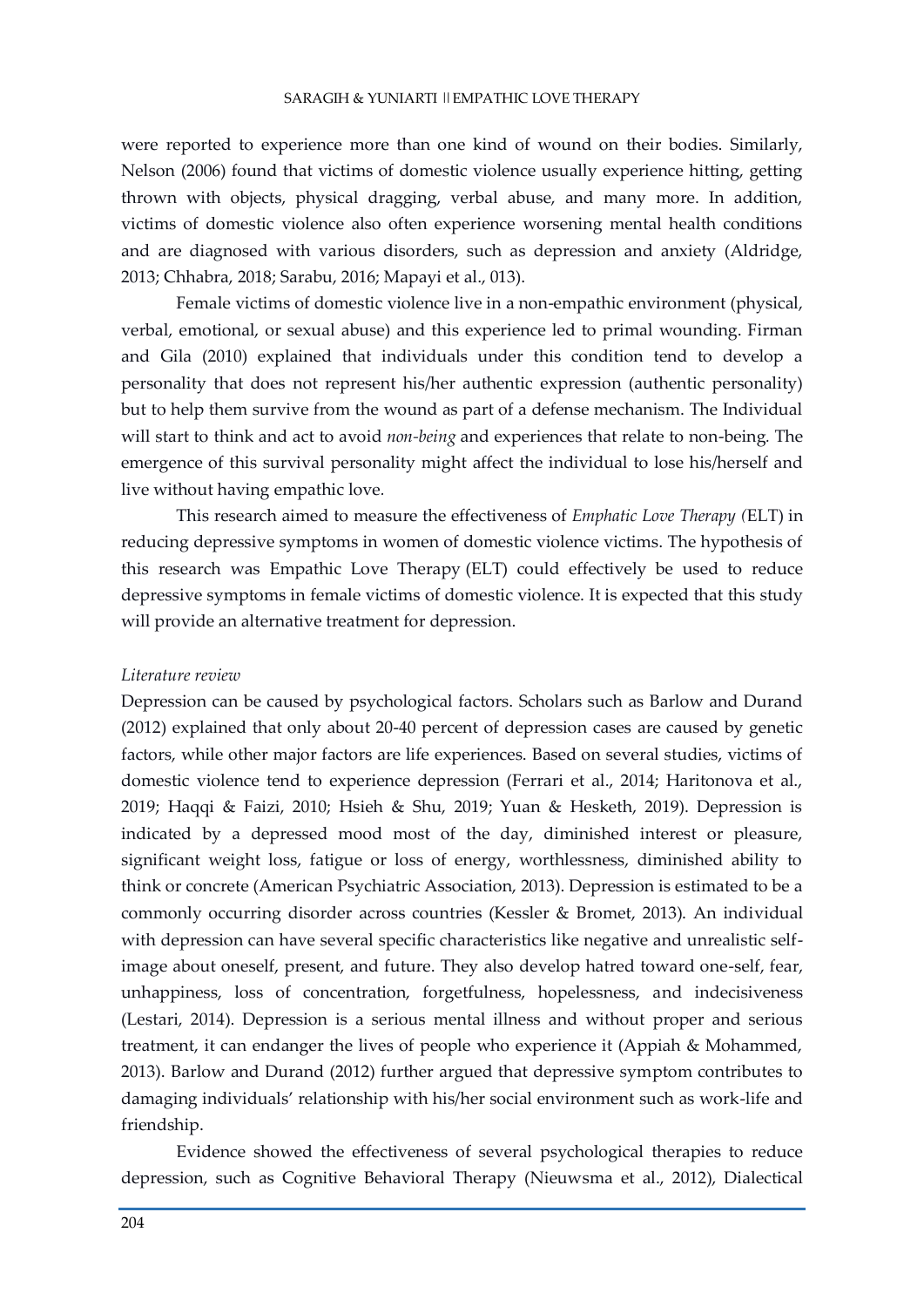Behavior Therapy (Goodman et al., 2016), Interpersonal Psychotherapy (Pu et al., 2017), Psychodynamic Psychotherapy (Bressi et al., 2016), and Transpersonal Psychotherapy (Boorstein, 2000; Llabres, 2003).

This study focused on the Psychosynthesis approach from Firman and Gila (2002). Psychosynthesis, a transpersonal psychology and therapeutic approach, points to primal wounding being the foundation of negative experiences such as depression. Primal wounding occurs if individual experiences non-being like self-rejection, loose one-self, isolation, and emptiness because of a non-empathic environment (Firman & Gila, 2007). Psychosynthesis sees depression as the internalization of the oppressor and the lingering essence of early non-empathic unifying centers (Firman & Gila, 2002). Transcending the self will help the individual to have transformational growth and a healthy ego that lead to a healing process (Clements, 2016). Transcending the self starts when the individual can accept and love all aspects of themself. The individuals can be aware of the pain and tragic events, find ways to face the emptiness inside, and rejuvenate self-aspects that have been long gone. Moreover, individuals could find ways to face threats in life and find each of its potentials (Firman & Gila 2010).

This research uses seven primary concepts of Assagioli Psychosynthesis (Firman & Gila, 2007) to help the individuals working through their depression symptoms. The Empathic Love Therapy (ELT) module was designed based on seven primary concepts of Assagioli psychosynthesis. In this study, Emphatic Love Therapy *(*ELT) is defined as a technique to assist individuals to realize, be aware, understand, accept, and develop love to all aspects of their personality, and use self-potential to control individuals' behavior. The growth of empathic love in individuals can contribute to healing wounds resulting from past experiences towards recovery. This is done by applying by applicating the seven main concepts (Firman & Gila, 2007) in ELT, these are, Disidentification, Personal Self or I, Will-Good, Strong, and Skillful, The Ideal Model, Synthesis, The Superconscious or Higher Unconscious, dan Transpersonal Self or Self. The purpose of disidentification is to help the client consciously experience and control their self-identity. Will is a core function to assist in self-exploration and motivation; synthesis is an integrating subpersonality including recognizing the wound and the manifestation of it in survival personality. Exploring superconscious or Higher Unconscious will help an individual to connect to the world and find a deeper meaning in life (Firman & Gila, 2002).

## **Method**

#### *Participants*

The participants of this research were 5 women purposively recruited according to the following criteria: 1) adult within the age of 30-60 years old; 2) having experience abuse in their household; 3) experiencing depression based on Beck Depression Inventory *(*BDI); 4) not diagnosed with other psychological disorder; and 5) not in the middle of a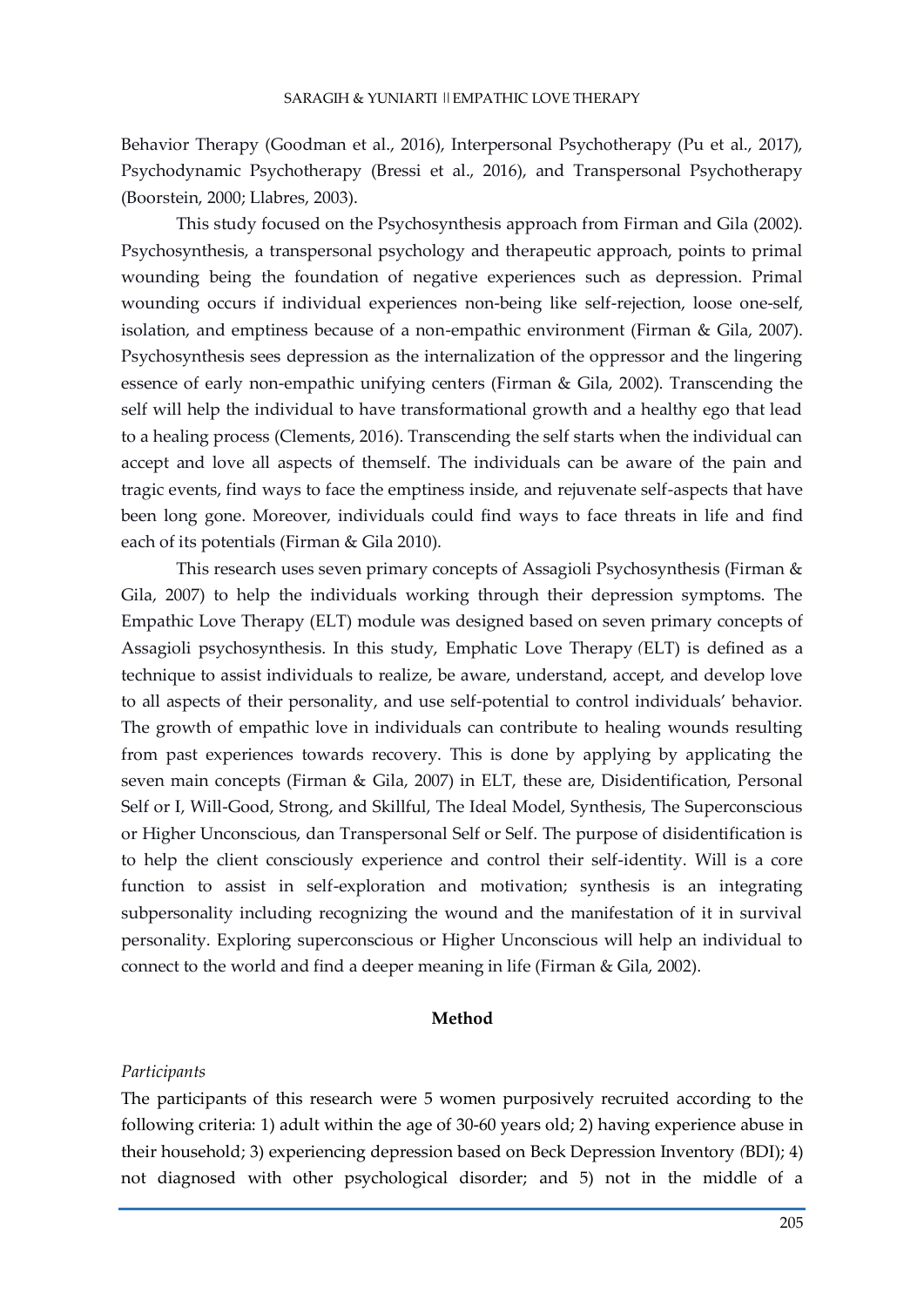psychological treatment process. The participants were obtained based on the operational construct (theory-based/operational construct sampling)*.* Samples were chosen using certain criteria, based on theories or operational constructs that correspond with previous studies, or with the purpose of the research. This was done so that the samples really represent the phenomenon being studied.

These participants were recruited from 5 health centers in Yogyakarta through direct references of the health centers' psychologists. Participants were provided with informed consent to indicate their willingness to participate in the study. Table 1 outlines demographic of research participants.

# **Table 1.**

| Name (Initial) | Age      | Education      |  |
|----------------|----------|----------------|--|
| <b>MW</b>      | 43 Years | High School    |  |
| ND             | 41 Years | Diploma        |  |
| N              | 33 Years | High School    |  |
| AW             | 50 Years | High School    |  |
| D              | 59 Years | Primary School |  |
|                |          |                |  |

*Demographic of Research Participants*

## *Study design*

The study adopted a quasi-experiment with a single group simple interrupted time series design*.* Empathic Love therapy (ELT) module was designed based on seven primary concepts of Assagioli psychosynthesis (Firman & Gila, 2007): Disidentification, Personal Self or I, Will-Good, Strong, and Skilful, The Ideal Model, Synthesis, The Superconscious or Higher Unconscious, dan Transpersonal Self or Self. As such, the ELT module consists of 7 sessions: 1) My Exploration; 2) Wound Exploration; 3) Player Interactions; 4) I Love My Self; 5) Will; 6) Aspiration and Action Plan; and 7) Love and Gratitude.

The final draft of the module was first simulated through role-playing among the researchers to adjust language, time, instruction, and phases in each session. The final module has been tested piloted with 9 participants. At the end of the pilot session, a debriefing was conducted using General Overall Assessment (GOA) and Specific Assessment and Reactions (SAR) to provide feedback for module adjustment.

This module was then validated using expert judgment methods, inviting a panel of experts in Transpersonal Psychology. The experts were asked to give an evaluation of the designed module. The result of the rating from these *experts* was analyzed with Aiken's V to determine the validity of the content. The result of Aiken's *V* is as follows: 1). Pre-session, Preparation, opening, and therapy introduction,  $V = 0.78$ ; 2). Session I: My Exploration *V* = 0.72; 3). Session II and III: Wound Exploration and Player Interactions, *V* = 0.83; 4). Session IV: I Love My Self, *V* = 0.72; 5). Session *V*: Will, *V* = 0.89. 6). Session VI: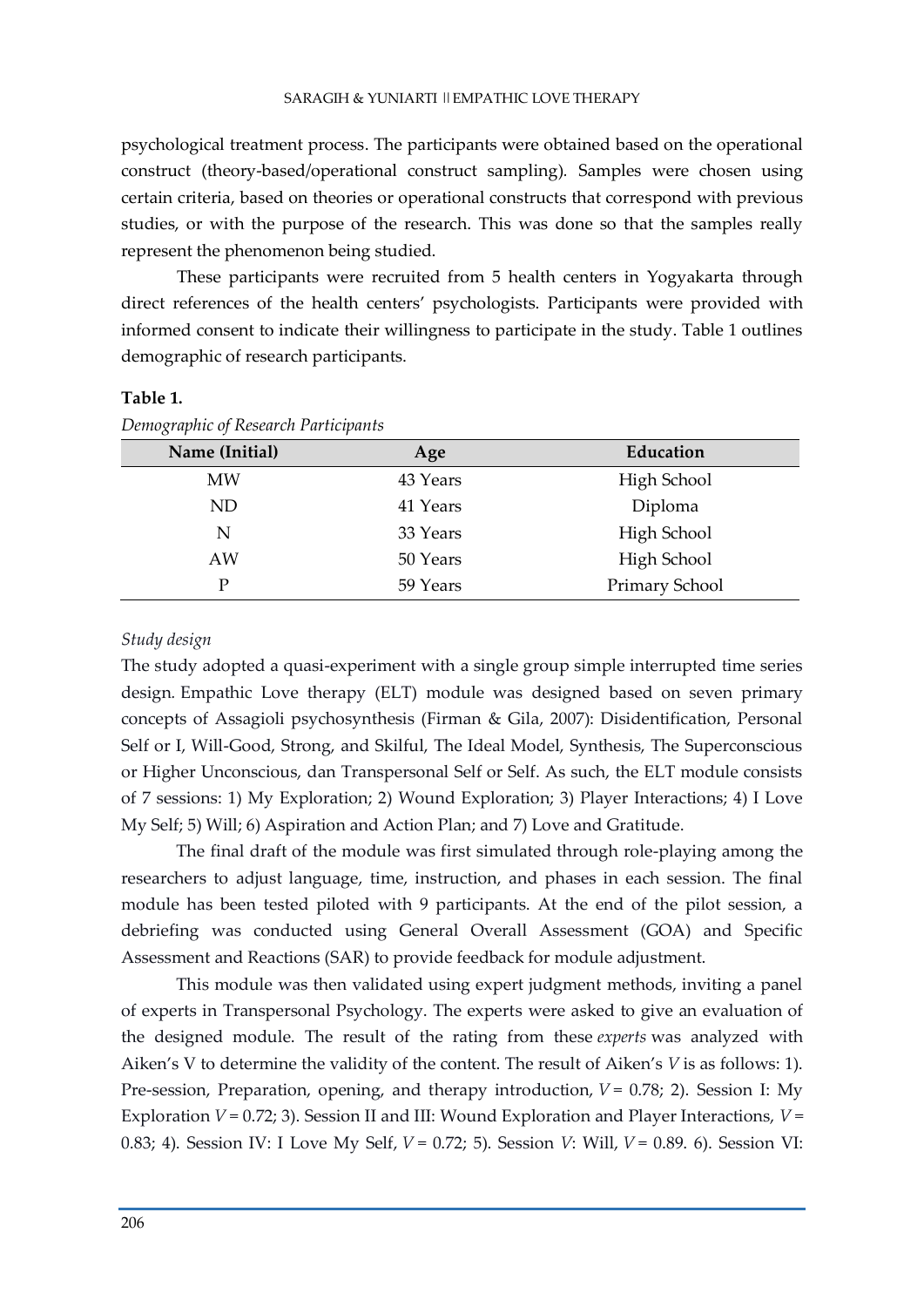Aspiration and Action plan, *V* = 0.89; 7). Session VII: *Let it Go,* Love and Gratitude, *V* = 0.89.

The therapy was conducted from 23rd October to 7th November 2014. The participants followed an 8-session ELT therapy in one group led by a psychologist who has previously trained on the module to ensure their capability in conducting the therapy. Only five of the eight participants were able to remain and complete the entire session in this therapy. Some participants could not attend the entire session due to personal reasons.

# *Data collection*

BDI measurement was done several times before and after treatment to investigate the comparison between pre and post treatment. Before the intervention, baseline measurement was conducted twice, two weeks before therapy and right before the therapy began. Similarly, after the intervention, measurement was conducted twice, promptly after therapy, and within a two-week span.

# *Data analysis*

The study used quantitative and qualitative analysis of the data. The researcher used Wilcoxon Signed Ranks Test to analyze research data by comparing BDI score before treatment was given (BDI I dan BDI II) and after treatment was given (BDI III and BDI IV). This hypothesis testing was assisted by SPSS 18.0. Meanwhile, descriptive analysis was conducted to provide qualitative data about the condition of each participant in every session of the therapy.

## **Result**

The primary quantitative data in the study was the depressive symptoms score resulted from several BDI measurements. The researcher compared participants' scores from each measurement before and after the therapies. Table 2 outlines comparison on score results in each measurement. We can see from Table 2, that there was significant difference in participants' depression score before and after treatment with decreasing score trend across measurement between 17 and 30.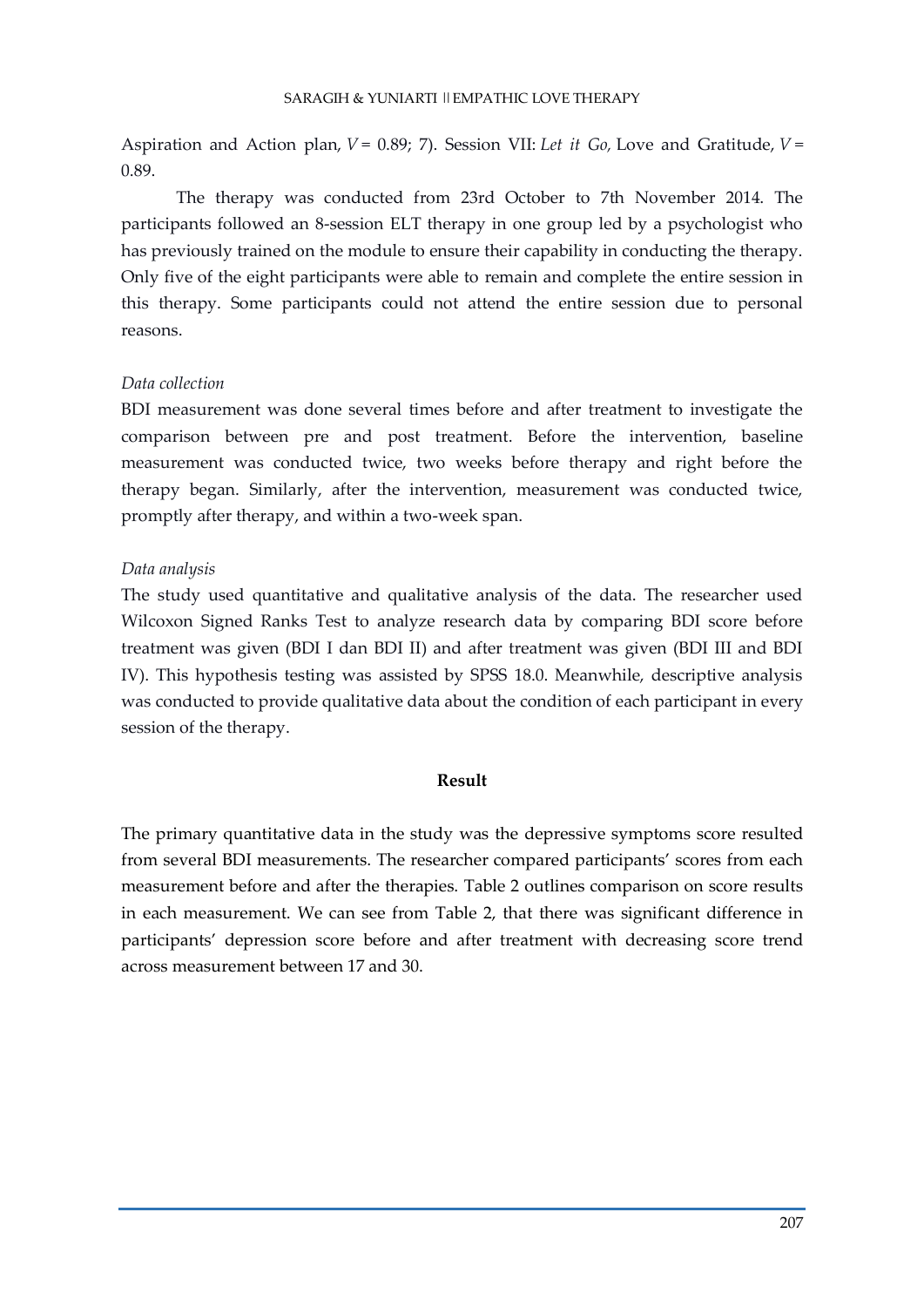| Participant | <b>Measure</b> |               |              |                |               |              |
|-------------|----------------|---------------|--------------|----------------|---------------|--------------|
| name        | <b>Before</b>  |               | After        |                |               |              |
| (Initial)   | <b>BDII</b>    | <b>BDI II</b> | <b>Total</b> | <b>BDI III</b> | <b>BDI IV</b> | <b>Total</b> |
| MW          | 33             | 27            | 60           | 15             | 15            | 30           |
| <b>ND</b>   | 23             | 22            | 45           | 2              |               | 3            |
| N           | 20             | 19            | 39           | 7              | 5             | 12           |
| AW          | 10             | 11            | 21           | າ              | 2             | 4            |
| D           | 30             | 29            | 59           | 20             | 14            | 34           |

**Table 2.** *Research Participants' Depression Score*

Statistical result from data analysis could be seen in Table 3. On the table 3 we could see that subjects' average BDI score before treatment was given is 44.80 while BDI score after treatment was given is 16.60. It can be concluded that there is a reduction of BDI average score before and after treatment was given, where the BDI score after treatment was given is lower than the BDI score before treatment was given.

## **Table 3.**

## *Descriptive Depression Score Statistics*

| <b>Measure</b> |   | Average | Standard         | Min | Max |
|----------------|---|---------|------------------|-----|-----|
|                |   |         | <b>Deviation</b> |     |     |
| Before         | ∽ | 44.80   | 16.069           |     | 60  |
| After          | G | 16.60   | 14.553           |     | 34  |

Notes: N = Total of Research Subject

Furthermore, we can see from Table 4 that all 5 participants experienced a reduction in BDI score after treatment was given. We can also see that no participants experiencing an increase in BDI score after treatment was given.

## **Table 4.**

*Table Ranks of Depression Score*

|                |                |     | Mean Ranks Sum of Ranks |
|----------------|----------------|-----|-------------------------|
| After – Before | Negative Ranks | - 5 | 15.                     |
|                | Positive Ranks |     |                         |
|                | Ties           |     |                         |

Notes: N = Total, Mean Ranks = average score ranking, Negative Rank = Negative difference of measure scores after and before, Positive Rank = Positive difference of measure scores after and before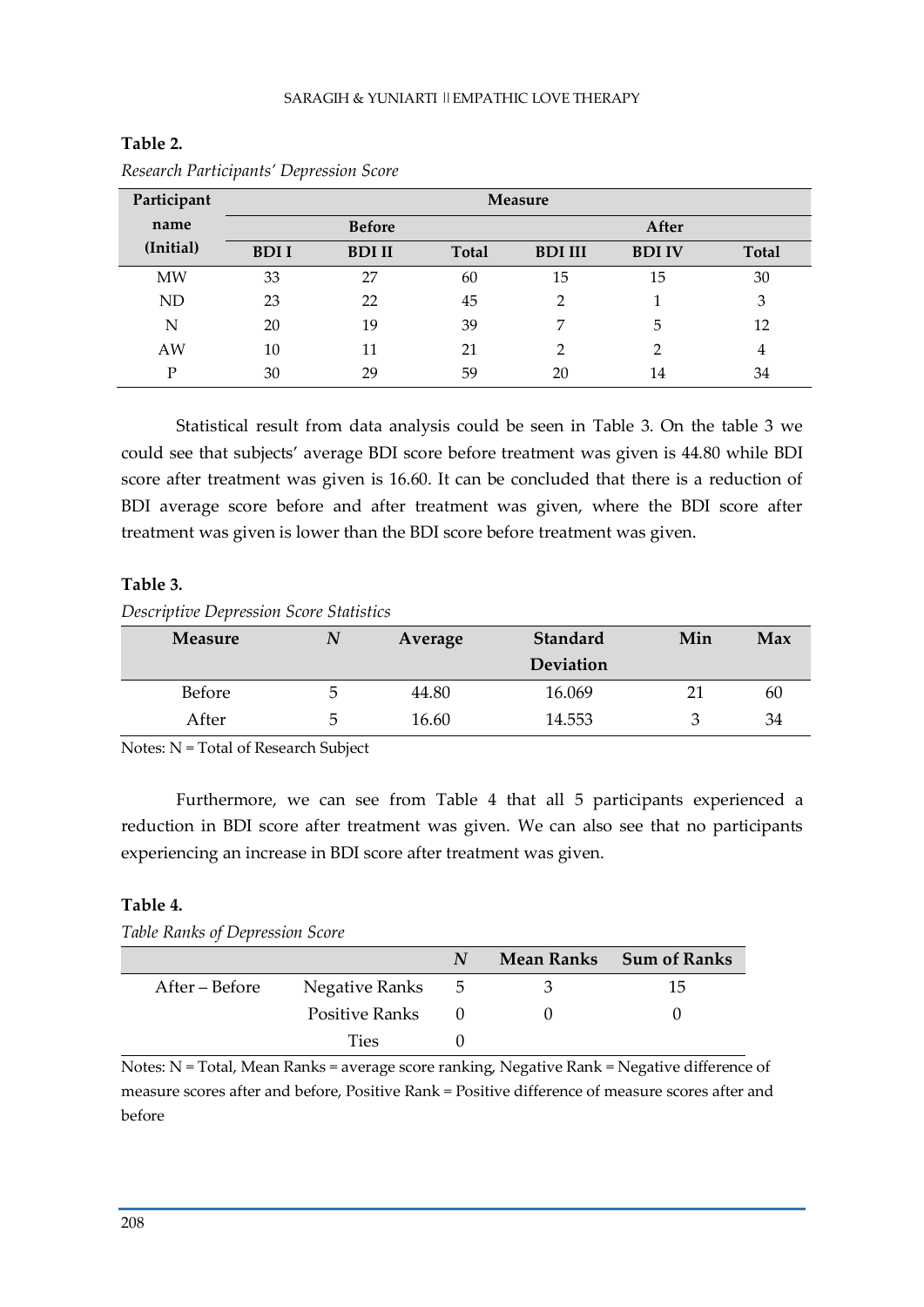Analysis result of Wilcoxon signed ranks test on Depression Score resulting in  $Z=2.023$  with significancy of 0.043. This indicated that there is significant difference ( $p =$ 0.043; *p*<0.05) between BDI score after and before treatment was given. Where BDI score before treatment was higher (*M pre*= 44.80) than BDI score after treatment (*Mpost* = 16.60).

## **Table 5.**

*Wilcoxon Signed Ranks Analysis on Depression Score Test*

|                       | After – Before |
|-----------------------|----------------|
|                       | $-2.023$       |
| Asymp.Sig. (2-tailed) | 0.043          |

Notes: N = Total research subjects

## **Discussion**

Results confirmed that this research hypothesis is accepted, of which Empathic Love Therapy (ETL) was effective to reduce depressive symptoms among female victims of domestic violence. The therapeutic process of Empathic Love Therapy to reduce depressive symptoms is as follows. Disidentification helps female victims of domestic violence to recognize and realized that each feeling they have whether it is happy, sad, unworthiness, desperation, not liking themselves, disappointed, disgusted, even hating themselves. Through the identification and disidentification process, individuals learn to love with full empathy and finally accept traumatic experiences (Firman & Gila, 2007) and move towards recovery (Rueffler, 1995).

The experience of disidentification enables individuals to see their whole life experience so they can identify each event that is hurtful to them. Individuals can also see parts of themselves that were wounded, the player inside who is hurt, and how the manifestations of that player towards the depression they are experiencing. With identification, individuals can realize the part of them or one of the players which have all this time dominates, conflicts, and detains the growth and development of their personality (Firman & Gila, 2007). Align with Shapiro and Soidla (2004) who stated that one of the key aspects to individual life-changing process to correspond with the transpersonal line is by developing attention that is unfavored, and witnessing, life experiences unfold.

Through disidentification, individuals can see responses of their coping mechanism, in example deep sadness; feeling of unworthiness and guilt; social withdrawal; sleep deprivation; loss of appetite, sexual desire, and interest or happiness in doing everyday life activities; inability to think or concentrate; suicidal thoughts, et cetera. These individuals' responses and reactions confirmed depression symptoms correspond with what has been presented by Davison et al. (2006) and Beck (1985).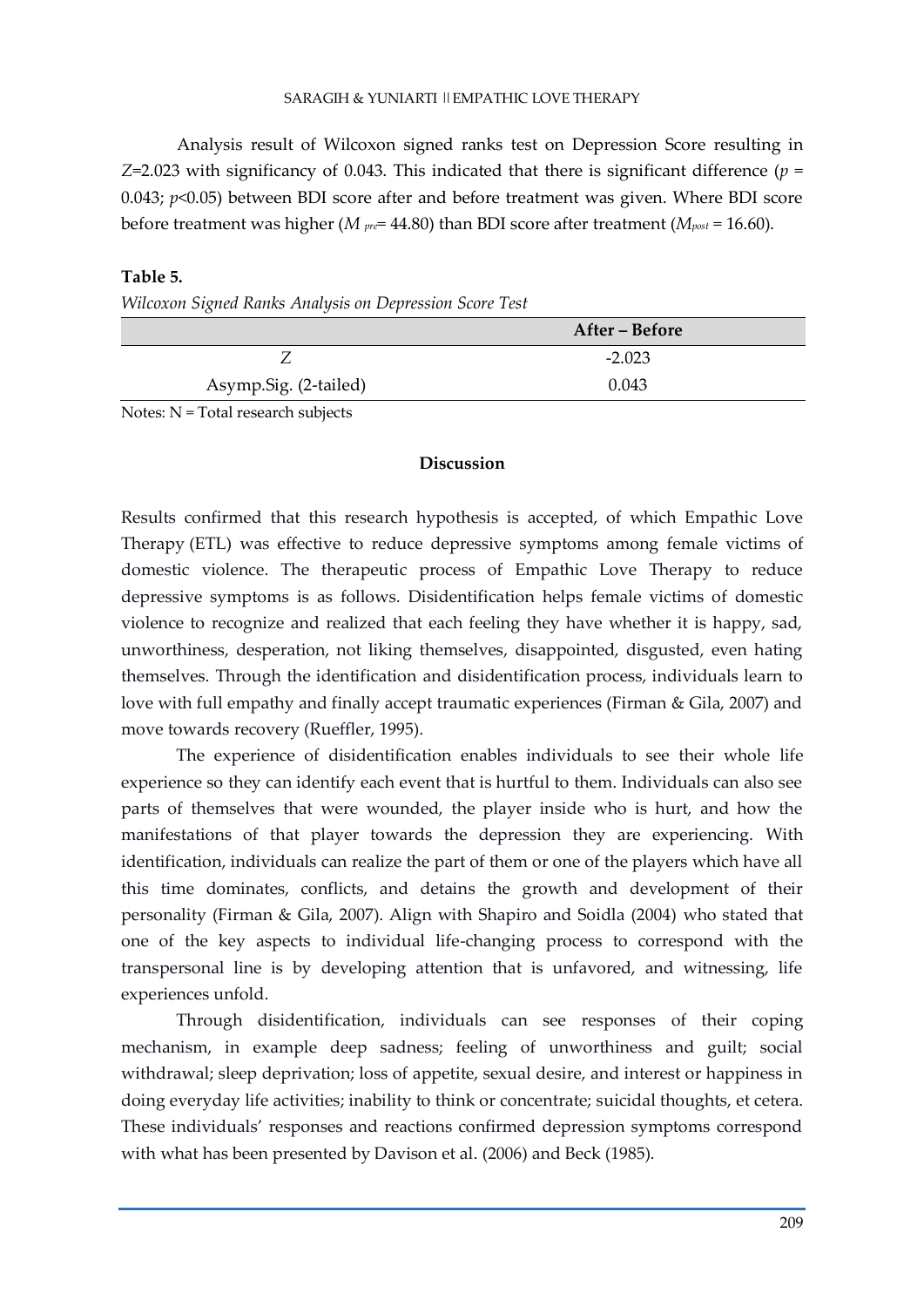According to Rueffler (1995), the ability to do disidentification on various subpersonality and experience that has happened will make individuals able to find a new understanding of what is happening to themselves and to change something that is identified as themselves. In this instance's female victims of domestic violence can realize Personal Self or "*I*" that is more clearly able to see and realize more deeply that they are free from restrictions and experiences so that they could also freely lead themselves towards better life purposes.

The nature of "*I*" is basically a will that is good, strong, skillful, and following the transpersonal will (Firman & Gila, 2007). In individuals with depression, we can see that there is impairment on the will, indicated by the loss of positive motivation, which leads to individuals encountering difficulties to direct themselves to do basic tasks like eating, taking a bath, and others. Individuals are usually aware of what they need to do but they do not have the internal stimulus or the desire to do it. The desire to run, evade, or even death (Beck, 1985). When the aspect of positive "*will*" does not show up, it might happen because the "*I*" is still identified as a part of the personality that does not give them the chance to express their will freely. One of those aspects of personality might contain wounds from traumatic experiences resulting from powerlessness and an unemphatic environment.

Acceptance of weakness and various deeper traumatic experiences will lead individuals to find their true strength. This is what Firman and Gila (2007) argued as the emergence of power and freedom from the will of "*I*" that is to accept with full love inadequacy of humans and various traumatic experiences. This will help individuals to choose and make the best decision for themselves. Individuals develop themselves to reach self-recovery, learn to love empathically, and finally accept traumatic experiences. Love energy full of empathy is used to harmonize perpetrators that had conflicted all this time. This process is called synthesis where two or more subpersonalities are ready to make a new unit, finding ways to make peace to accept one another so the authentic self of the individual will emerge (Rueffler, 1995; Firman & Gila, 2007).

Similarly, as explained by Cooper (2003), self-acceptance is individual awareness towards the whole part of themselves and want to live with that condition, which includes acceptance of the individual as a whole, including the strength and weaknesses. Moreover, Cooper (2003) suggested that when an individual understands the motive of the behavior was so then he will love himself more. The individual will feel valued, satisfied with themselves suggest that when an individual understands what is the basis of their own behavior then they will love themselves. Individuals will feel worthy, satisfied with their own self, and accept themselves accurately.

Through the Superconscious or Higher Unconscious individuals were trained to recognize the crucial potential other than only wounds. Importantly, individuals are encouraged to recognize the potential to love, bravery, creativity, wonder, humor, joy, happiness, light, love, patience, righteousness, faith, and wisdom (Firman & Gila, 2007).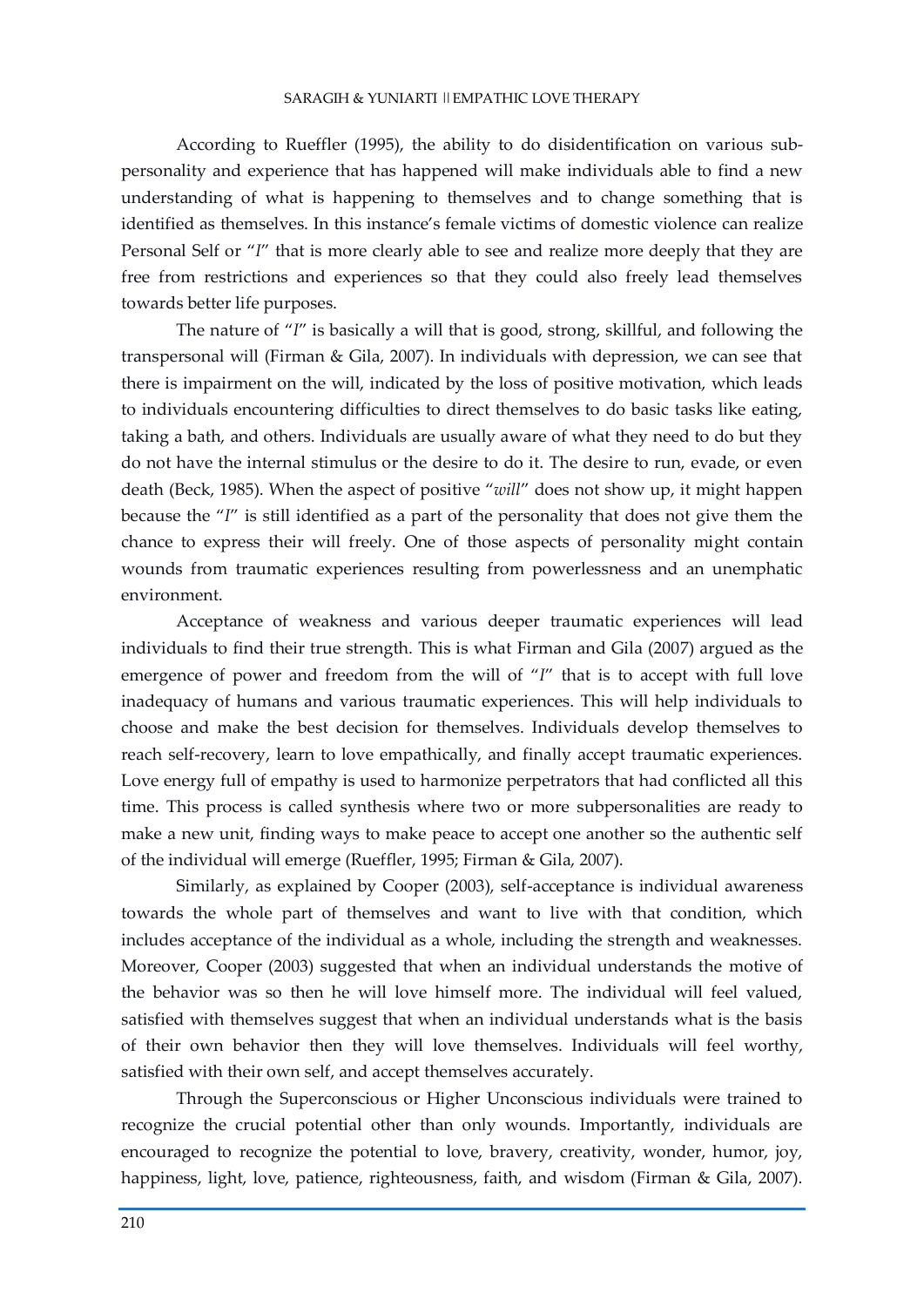Individuals then were led to find their "*Ideal Model*" or self-realization where individuals use all their conscious and self-potential to find an image of their life until it builds a feeling of identity and direction/purpose in life. This exploration is done by using all of the consciousness and self-potential they have. When individuals find that, "*Ah, I want to be this, not like that*" then they are starting a change of direction in a healthy personal growth (Firman & Gila, 2007).

Life purpose based on intrinsic motivation is a positive foundation in personal development. Intrinsic motivation helps individuals experience a sense of belonging on their path and their own life development and a part of self-actualization. Purpose in life is a very important thing because it determines the meaning of life, the drive for selfactualization, and the continuation of life (Burn, 2009). Life purposes also help individuals to dare hope or to have them. Hope is a type of thinking which contains faith that someone could produce a way to reach a wanted goal and faith that individuals could maintain the motivation and energy to reach that goal (Synder, 2002). This hope will help individuals to overcome the problem that they face in reaching their goals.

Individuals were also led to recognize their Transpersonal Self or Self which is a pinnacle condition when someone has reached a whole-self and show a self-actualization nature. The dynamics of self-realization is done with how someone looks or sees the truth deeper than their life, and responds through practical decisions in everyday life (Firman & Gila, 2007). Female victims of domestic violence are trained to be sensitive to hear their self a source of consciousness, and each face and in every development phase. In other words, the women can find guidance for life inside of themselves through contact with "*self*" without considering the disturbance, pain, or wound, so that the sound of Self can guide them.

Research results showed that depressive symptoms experienced by an individual were reduced after receiving ELT. This is in accordance with theories that Welwood (2006) stated that with love, wounds experienced by an individual could heal and become the start individual's relationship repairment. Moreover, in line with Firman and Gila (2010)'s findings that Empathic love in this case can heal and open human potentials and can also facilitate the drive that is carried since we were born which is to actualize self, synthesis, and unity.

Empathic love supports humans to go through journeys in their life span and helps to grow the soul and spirit of the human itself. After individuals experience empathic love, they can understand and develop love in each aspect of their personality, accept and love, and be responsible for their own health and personal growth in each life experience (Firman & Gila, 2007). Furthermore, individuals can find ways to face threats in their life and find each potential. The same thing was stated by Welwood (2006) that a direct connection with the perfect love will heal every wound and influence how individuals show their existence on the face of the earth. Corresponding with findings from Llabres (2003), achieving health for people with depression starts from a relationship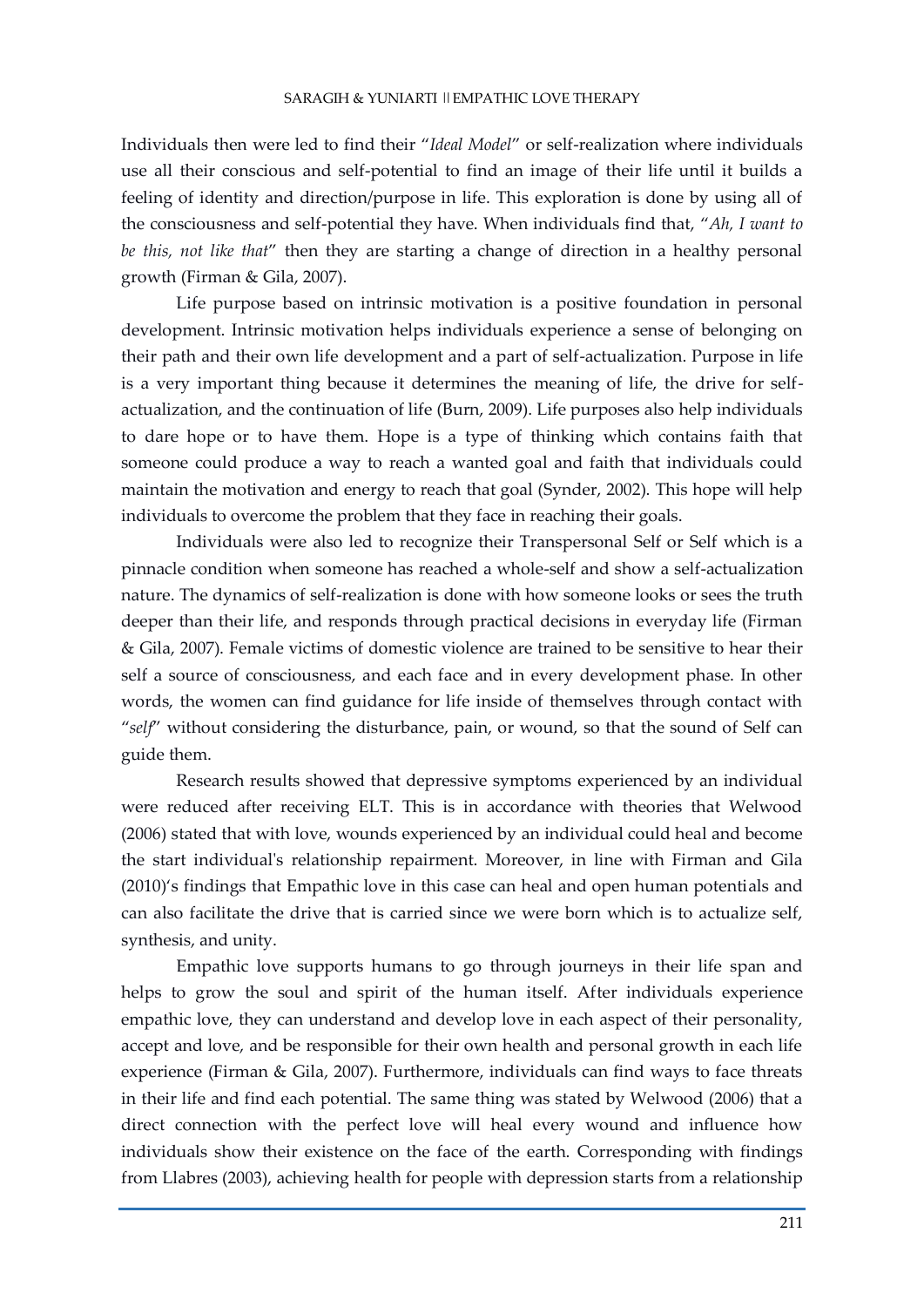that is full of love towards oneself and realization of unity with God who is the true love. Align with Shapiro and Soidla (2004) who stated that one of the key aspects to individual life-changing process corresponding with the transpersonal line is by developing attention that is unfavored and witnessing life experiences unfold.

# **Conclusion**

It can be concluded that Empathic Love Therapy is effective to reduce depressive symptoms among female victims of domestic violence. Quantitative analysis showed that there is a significant difference on BDI score participants before and after the treatment. The reduction of depressive symptoms happens because individuals develop love and accept their aspects of personality. The growth of this love started when individuals wish to understand their own life experiences especially hurtful moments, wanted to accept parts of the self that were hurt because of that experience, identifying each of this big potential that they did not realize all this time, shifting their focus from the past towards aspirations or the final purpose of their life. Realistically individual started to actualize dreams with love and gratitude.

## *Suggestion*

This study had also equipped health center psychologist with Empathic Love Therapy technique and are expected to implement this therapy for individual treatments poststudy in health center settings according to the discussed modules. Furthermore, this study can also be used by other stakeholders, such as non-government organizations concerned with vulnerable women and domestic violence, to design therapy and intervention for victims of domestic violence in the household. This study focused on the application of ELT therapy for female victims of domestic violence. Future research can also attempt to apply this technique to other at-risk community groups, such as people with other psychological disorders (e.g., neurotic or psychotic).

## *Acknowledgment*

Prof. Dr. Sofia Retnowati, M.S and Prof. Dr. Saifuddin Azwar, M.A as a panel reviewer on my thesis defense. Prof. Dr. Th. Dicky Hastjarjo for the discussion related to research method. Panel of expert Dr. Tjipto Susana, Dr. Siti Urbayatun, Prof. Drs. Subandi, M.A., Ph.D.

## *Authors' contribution*

Head of primary health care Sleman, psychologist in primary health care (Mbak Ecy, Mbak Eli, Mbak Vera, Mbak Jatu, Mbak Dewi, and Mbak Mega) for data collection. Sarita Matulu, Gartika Erawan, and Patricia Meta for the psychologist that facilitate the research. I Putu Ardika Yana, Afrina Sagala, Admila Rosada, and Eka Widiasari for creating the research module.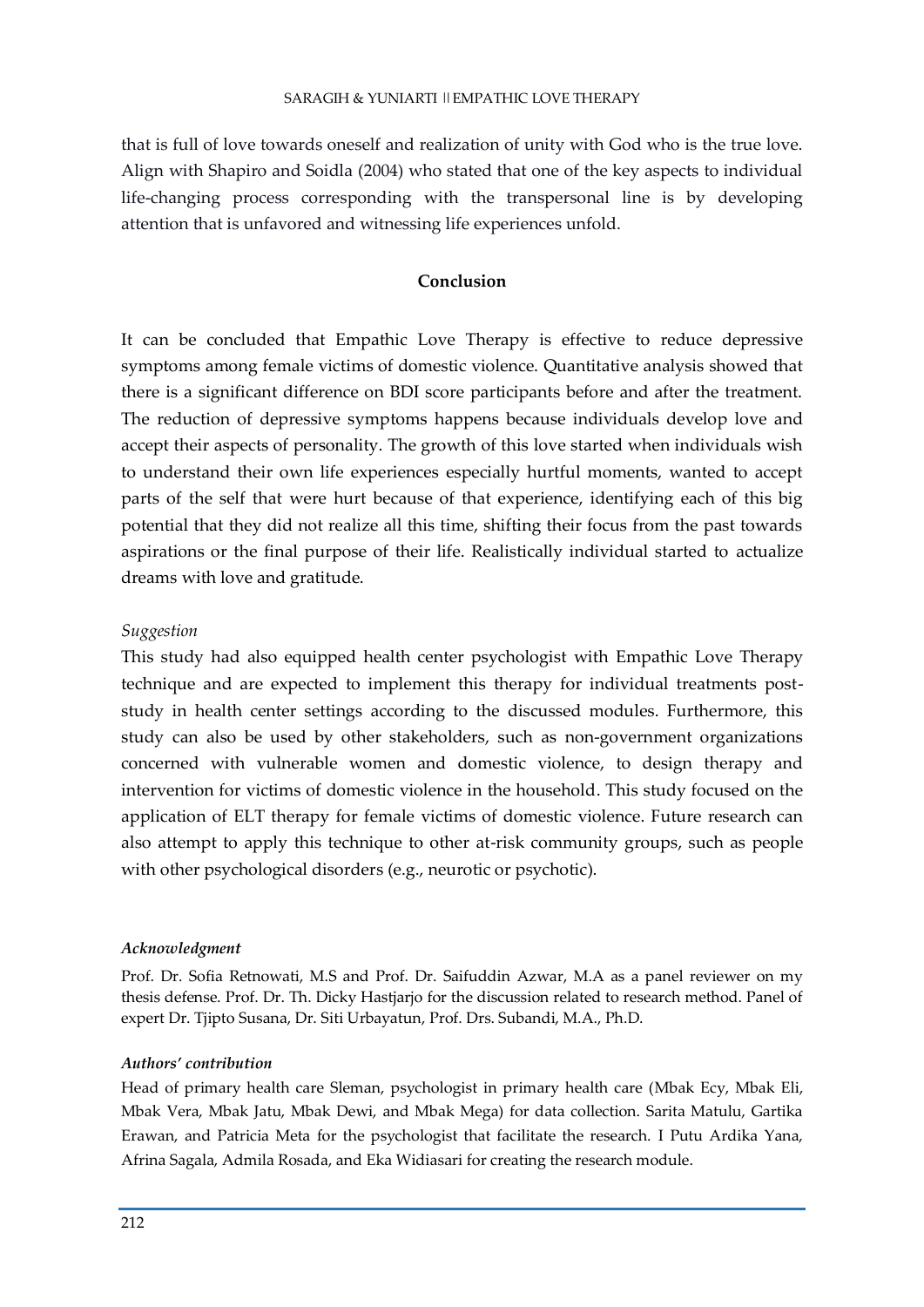*Funding*

This study had been funded by UGM research grant.

*OrciD ID*

Sustriana Saragih 0000-0001-9518-5607

## **References**

- Afandi, D., Rosa, W. Y., Suyanto, K., & Widyaningsih, C. (2012). Karakteristik kasus kekerasan dalam rumah tangga. *Journal Indonesia Medical Association, 62*(11), 435- 438.
- Aldridge, J. (2013). Identifying the barriers to women's agency in domestic violence: The tensions between women's personal experiences and systemic responses. *Social Inclusion, 1*, 3-12. http://dx.doi.org/10.12924/si2013.01010003.
- American Psychiatric Association. (2013). Diagnostic and statistical manual of mental disorders (5th ed.). American Psychiatric Association. https://doi.org/10.1176/appi.books.9780890425596
- Appiah, S. C. Y., & Mohammed, A. (2013). Domestic violence and its effect on women. *SSRN Electronic Journal*. https://doi. 10.2139/ssrn.2364190.
- Barlow, D. H dan Durand V. M. (2012). *Abnormal psychology: An integrative approach 6th edition.* Wadsworth – Cengage Learning.
- Beck, A. T. (1985). Depression causes and treatment. University of Pennyslvania Press.
- Bressi, C., Fronza, S., Minacapelli, E., Nocito, E. P., Dipasquale, E., Magri, L., ... & Barone, L. (2017). Short-term psychodynamic psychotherapy with mentalization-based techniques in major depressive disorder patients: Relationship among alexithymia, reflective functioning, and outcome variables–A pilot study. *Psychology and Psychotherapy: Theory, Research and Practice, 90*(3), 299-313. https://doi. 10.1111/papt.12110.
- Boorstein, S. (2000). Transpersonal psychotherapy. *American Journal of Psychotherapy, 54*(3), 408-423.
- Burn, G. W. (2009). *Happiness, healing, enhancement: Your casebook collection for applying positive psychology in therapy*. John Wiley & Sons, Inc.
- Chhabra. S. (2018). Effects of societal/domestic violence on health of women. *J Women's Health Reprod Med. 2(*1), 6
- Clements, C., (2016), Toward a transpersonal model of psychological illness, health, and transformation. *Journal of Transpersonal Psychology*, *48*(1), 57-87
- Cooper T. D., (2003). *Sin, pride, and self-acceptance*. InterVarsity Press, Downers Grove, IL
- Davison, G. C., Neale, John M., & Kring, Ann M. (2006). *Psikologi abnormal edisi ke-9. PT.* Raja Grafindo Persada.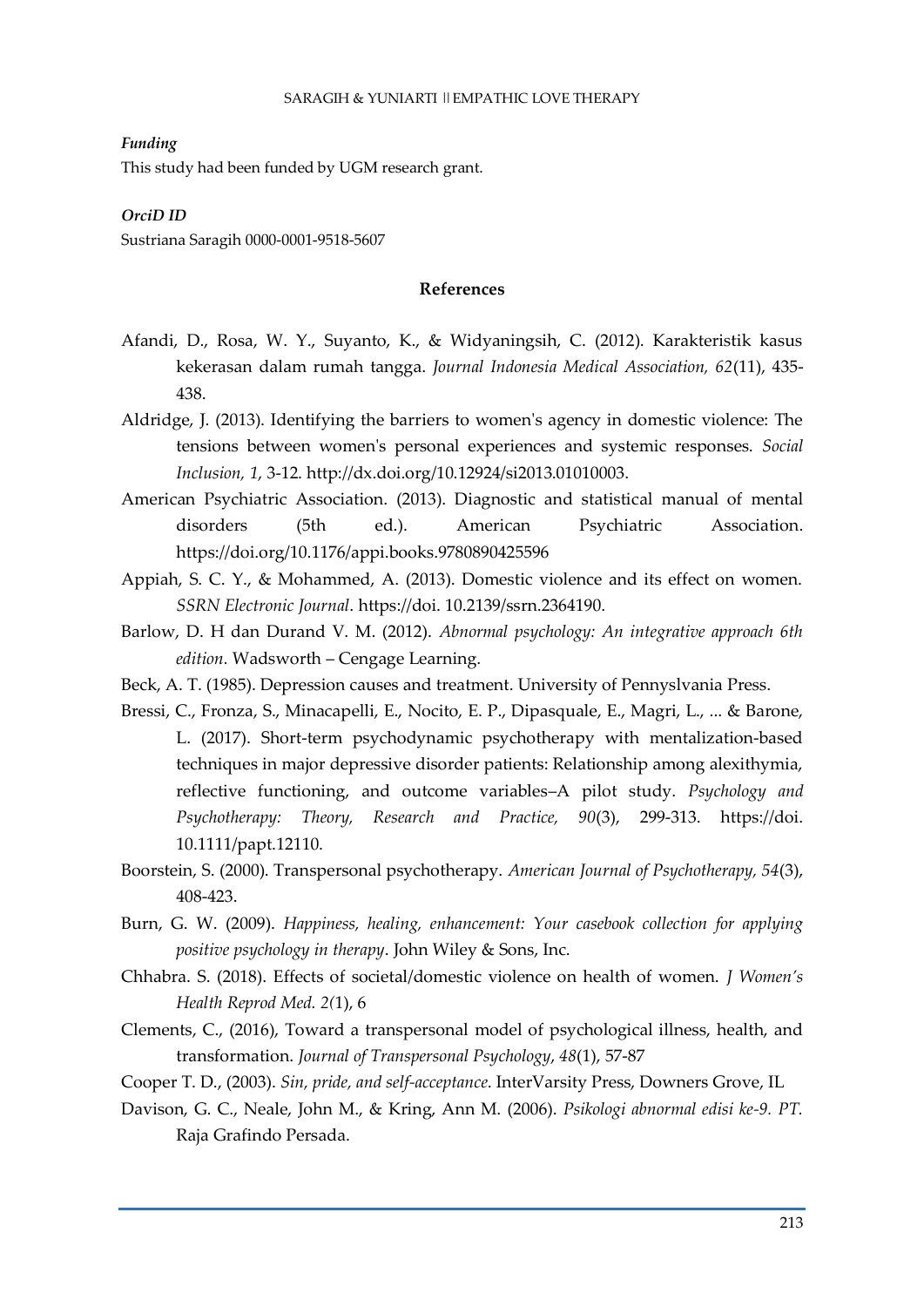- Ferrari, G., Agnew-Davies, R., Bailey, J, Howard, L., Howarth, E., Peters, T. J., Sardinha, L., & Feder, G. (2014). Domestic violence and mental health: A cross-sectional survey of women seeking help from domestic violence support services. *Global Health Action, 7*(1), 25519. https://doi.10.3402/gha.v7.25519
- Firman, J., Gila, A., (2002), Pyschosynthesis: A psychology of the spirit. SUNY Press
- Firman, J & Gila, A. (2007). *Assagioli's seven core concepts for psychosynthesis training*. Psychosynthesis Palo Alto.
- Firman, J. & Gila, A. (2010). *A psychotherapy of love: Psychosynthesis in practice*. State University of New York Press.
- Goodman, M., Banthin, D., Blair ,N. J., Mascitelli, K. A., Wilsnack, J., Chen, J., Messenger, J. W., Perez-Rodriguez, M. M., Triebwasser, J., Koenigsberg, H. W., Goetz, R. R., Hazlett, E. A., New, A. S. Goodman, M., Banthin, D., Blair, N. J., Mascitelli, K. A., Wilsnack, J., Chen, J., ... & Koenigsberg, H. W. (2016). A randomized trial of dialectical behavior therapy in high-risk suicidal veterans. *The Journal of Clinical Psychiatry, 77*(12), 0-0. https://doi.10.4088/JCP.15m10235
- Haritonova, N., Kachaeva, M., Kazakovtsev, B., Vasianina, V., Shishkina, O. (2019). Haritonova, N. K., Kachaeva, M. A., Kazakovtsev, B. A., Vasianina, V. I., & Shishkina, O. A. (2019). Depression in women-the victims of domestic violence (forensic psychiatry aspects). *Zhurnal nevrologii i psikhiatrii imeni SS Korsakova, 119*(1. Vyp. 2), 34-38. https://doi.10.17116/jnevro20191191234
- Haqqi, Sobia & Faizi, A. (2010). Prevalence of domestic violence and associated depression in married women at a tertiary care hospital in Karachi. *Procedia - Social and Behavioral Sciences, 5,* 1090–1097. https://doi.10.1016/j.sbspro.2010.07.241
- Hsieh, Hsiu-Fen & Shu, Bih-Ching. (2019). Factors associated with depressive symptoms in female victims of intimate partner violence in Southern Taiwan. *Journal of Nursing Research, 27*(4), e33. https://doi.10.1097/jnr.0000000000000303
- Kessler, R. C., & Bromet, E. J. (2013). The epidemiology of depression across cultures. *Annual Review of Public Health, 34*, 119-138. https://doi.10.1146/annurev-publhealth-031912-114409
- Komisi Nasional Perempuan. (2011). *Teror dan kekerasan terhadap perempuan: Hilangnya kendali negara, catatan KTP tahun 2010 [Terror and violence against women: Loss of state control, 2010 violence against women record]*. Komnas Perempuan.
- Lestari, K. R. (2014). *Memecah kebisuan KDRT di Indonesia [Breaking the silence of domestic violence in Indonesia].* Ucanews. Retrieved from http://indonesia.ucanews.com/ 23 June 2013
- Llabres, J. L. (2003). Clinical depression: A transpersonal point of view. *International Journal of Transpersonal Studies, 22*(1), 86–88. http://dx.doi.org/10.24972/ ijts.2003.22.1.86
- Mapayi, B., Makanjuola, R. O. A., Mosaku, S. K., Adewuya, O. A., Afolabi, O., Aloba, O. O., & Akinsulore, A. (2013). Impact of intimate partner violence on anxiety and